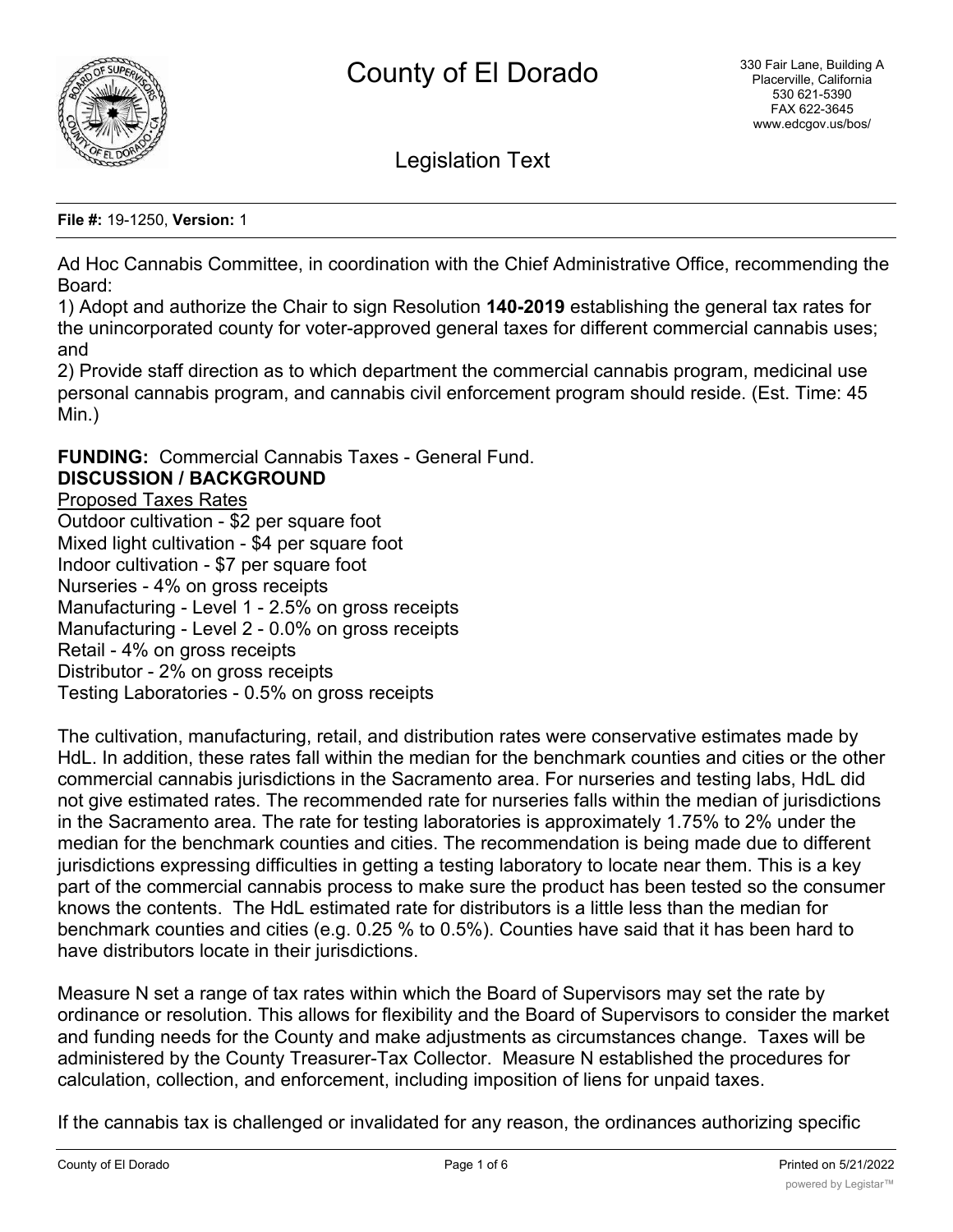commercial cannabis activities would automatically expire.

### Future Location of the Program

The Planning and Building Department, as part of Measure N, is the lead department for the commercial cannabis process. Since the measures were passed there has been significant change within the department including new programs and leadership. Before the start of the application process, a discussion on where the commercial cannabis program, outdoor cultivation of personal cannabis program for medicinal use, and civil enforcement program reside should be discussed. The following are different options on where the program could be located with the positive and negative aspects of the selected department:

1) Planning and Building - Currently, as part of Measure N the Planning and Building Department is the lead department for the commercial cannabis process. The benefit of the program remaining with the Planning and Building Department is that many of the cannabis activities could be located in one department including enforcement. In addition, the Planning and Building Department are experts in the development process and coordinate with other departments in regards to the development process. The disadvantage of the program remaining in Planning and Building is that the language in the ordinance was created before the department added the Economic Development Program, improved Code Enforcement Program, Vacation Home Rental Program, housing update with RENA update and other new initiatives. In addition, the department has new leadership that has not been involved with the cannabis process.

2) Chief Administrative Office - The benefit of the program being located in the Chief Administrative Office is that the department coordinates activities in the County on a regular basis. In addition, the Chief Administrative Office has been coordinating the different cannabis topics for over three years. The disadvantage is that the mission of the Chief Administrative Office is to manage the County's budget and objectively administer all county programs. Increasing program responsibility may impact the ability of the Chief Administrative Office to effectively meet the fundamental functions of the office.

3) Agriculture/Weights and Measures - The benefit of the program being located in the Agriculture/Weights and Measures Department is the department will be working closely on the cultivation of cannabis in the County. In addition, the department will be making trips to other cannabis business types due to the weights and measures program. The disadvantage is the Agriculture/Weights and Measures Department does not coordinate operations between departments as often as Planning and Building or the Chief Administrative Office. In addition, the department does not have the staffing or expertise on many of the cannabis topics outside of cultivation.

4) New Department - The benefit of a new department taking over the operations of the program is that the department can focus on all the cannabis topics, which will be important due to their everchanging nature. In addition, a new department could look to take other programs that have a community focus and coordinate with other County departments. The disadvantage is the creation of another department which could create a sense of government growing. In addition, it would take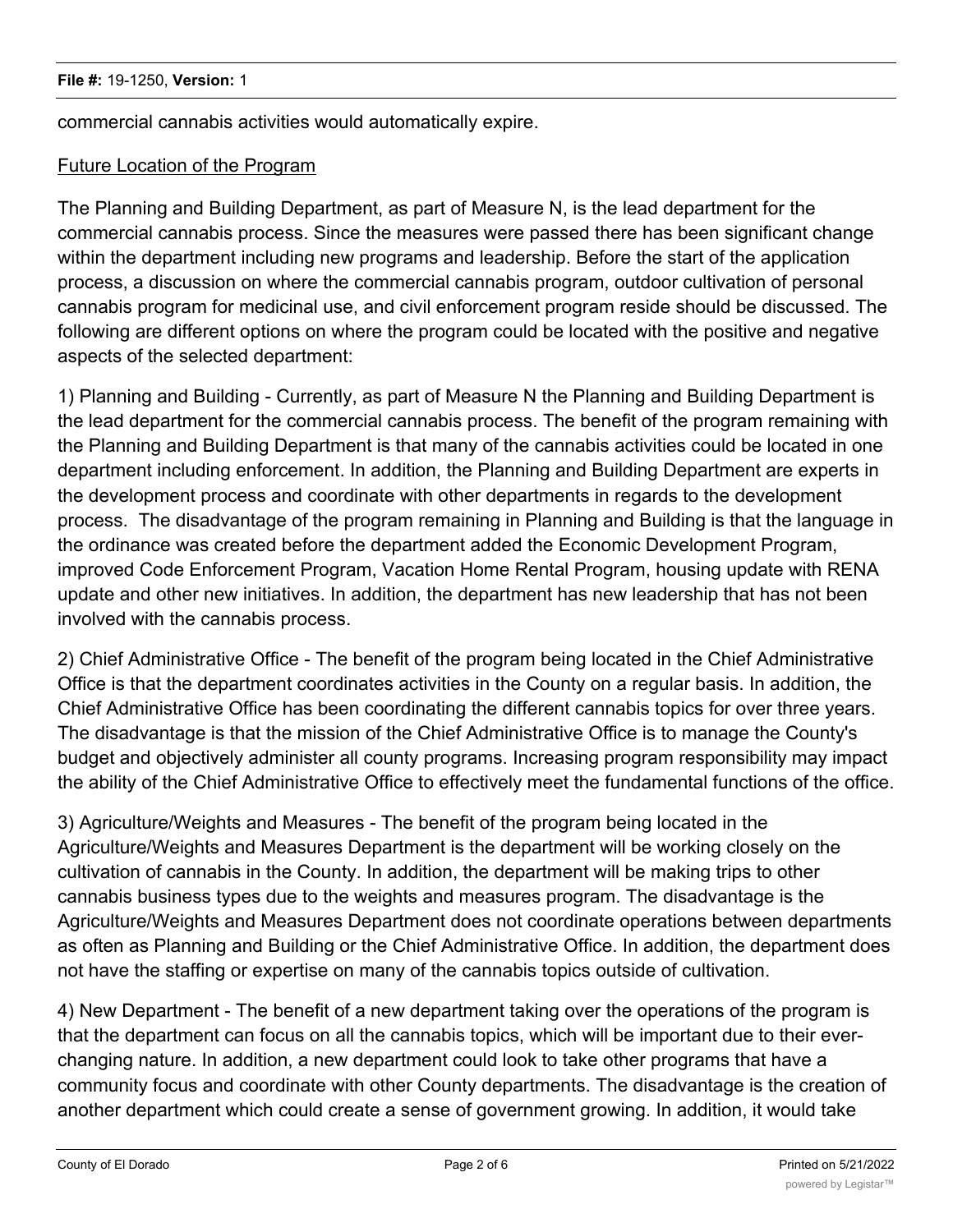time for the new department to get all of its administrative procedures organized.

Within 30 days staff will bring a staffing recommendation to assist in the intake and evaluation of commercial cannabis applications including but not limited to a planner position, code enforcement officer, and administrative support. These positions would not be hired until needed. The planner position will coordinate the commercial cannabis functions with the different departments involved in the process. Over the next year, the program will be evolving and staff will update the Board on workload and staffing needs for the departments involved in the process.

## History of Cannabis Public Meetings in El Dorado County

On July 17, 2018, the El Dorado County Board of Supervisors placed five ballot measures on the ballot for the November 2018 election, which enabled voters to decide whether to allow different aspects of commercial cannabis and its taxation. The ballot measures named Measure N (taxation, permitting and enforcement of commercial cannabis), Measure P (commercial outdoor and mixedlight cultivation of cannabis for medicinal use), Measure Q (commercial outdoor and mixed-light cultivation of cannabis for recreational adult use), Measure R (retail sale, commercial distribution, and commercial indoor cultivation of cannabis for medicinal use), and Measure S (retail sale, commercial distribution, and commercial indoor cultivation of cannabis for recreational adult use) were passed by the voters.

During a presentation, in December of 2018, outlining next steps and an estimated timeline for the development of the County's Commercial Cannabis Program, the Board of Supervisors expressed interest in creating a new ad hoc committee on Commercial Cannabis. The new ad hoc committee would work on the new ordinances for commercial cannabis manufacturing, nurseries, and testing laboratories. In addition, it would work with staff on the creation of an administrative process for commercial cannabis.

As stated in a presentation to the Board of Supervisors on July 17, 2018, if any of the ballot measures passed, the County would need time and resources to develop a Commercial Cannabis Program, including all application materials, procedures, tax rates, fee rates, etc. Measure N gives the County six months to develop the necessary program. Applications must be available at the end of that six months unless the Board of Supervisors grants an extension of time to have permits available, or any other aspect of implementation based on a finding of unforeseen circumstances, changes in state or federal law, lack of sufficient funding, or other reason necessitating an extension. On June 25, 2019, the Board voted to extend the time for applications to be available to September 30, 2019.

In September 2015, the California State Legislature enacted the Medical Marijuana Regulation and Safety Act (MMRSA), which was signed into law in October 2015. MMRSA was a package of three separate bills (AB 243, AB 266, and SB 643) that established a comprehensive dual state licensing framework for the commercial cultivation, manufacture, retail, sale, transport, distribution, delivery, testing, and taxation of medical cannabis in California. The County did not conduct meetings regarding medical marijuana in 2015 due to the major statutory overhauls undertaken by the State of California, which resulted in MMRSA.

The El Dorado County Board of Supervisors created the ad hoc medical marijuana advisory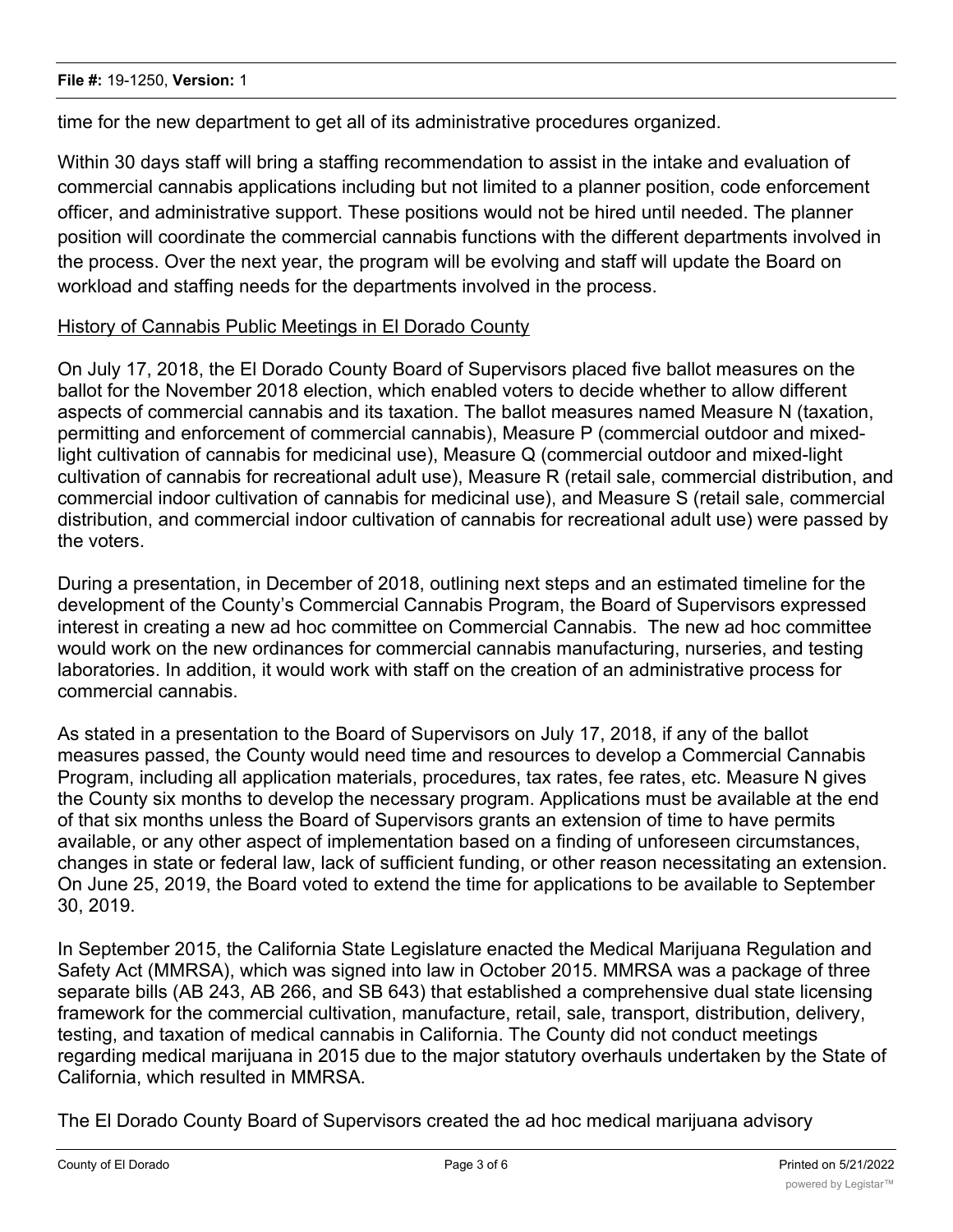#### **File #:** 19-1250, **Version:** 1

committee at its March 15, 2016 special meeting regarding medical marijuana, due to the October 2015 passage of and February 2016 amendments to MMRSA. During that special meeting, the Board of Supervisors received an overview on the current medical marijuana laws and reports from County departments, stakeholder groups and the public on how medical marijuana policy decisions could affect them. At the conclusion of the meeting, the Board of Supervisors created the ad hoc Medical Marijuana Advisory Committee to collect more information on different medical marijuana topics (e.g. cultivation, dispensaries, compliance, commercial activities, etc.).

The Medical Marijuana Advisory Committee met on nine occasions: May 2, 2016 meeting was on the structure of the future meetings; June 20, 2016 meeting was on cultivation; June 27, 2016 meeting was on niche medical marijuana businesses (e.g. dispensaries, nurseries, etc.); August 22, 2016 meeting was on compliance procedures regarding medical marijuana rules; September 19, 2016 meeting was on taxation and fees for medical marijuana; December 12, 2016 meeting was on conceptual changes to the medical marijuana enforcement procedures (e.g. moving towards a civil enforcement process); March 27, 2017 meeting was to discuss the County's administrative decisions for Proposition 64; October 12, 2017 meeting was to discuss recommendations to the Board of Supervisors on new civil enforcement process and October 23, 2017 meeting was to discuss the ad hoc committee's recommendation to the El Dorado County Board of Supervisors on medical and recreational cannabis commercial licenses.

During the time period that the El Dorado County ad hoc Medical Marijuana Advisory Committee was meeting, the California cannabis laws were changing. In June 2016, Governor Edmund G. Brown signed SB 837, which changed the name of the MMRSA to the Medical Cannabis Regulation and Safety Act (MCRSA) and made substantive changes to applicable state laws. The changes affect the various state agencies involved in regulating cannabis businesses as well as potential licensees.

On November 8, 2016, California voters passed Proposition 64, also known as the Control, Regulate and Tax Adult Use of Marijuana Act (AUMA), by a vote of 57.1% in favor and 43.9% against. Locally, El Dorado County voters rejected Proposition 64 by a vote 50.1% against and 49.9% in favor (these numbers include the cities of Placerville and South Lake Tahoe). Proposition 64 legalized the nonmedical use of cannabis by persons 21 years of age and over and the cultivation of no more than six (6) living cannabis plants for personal use, subject to reasonable regulations adopted by local jurisdictions. AUMA also created a state regulatory and licensing framework governing the commercial cultivation, manufacture, testing, and distribution of adult use/recreational cannabis.

On June 27, 2017, Governor Brown signed into law the Legislature-approved Senate Bill 94 (SB 94). SB 94 combined elements of the MCRSA and AUMA to establish a single, streamlined regulatory and licensing structure for both medicinal and adult-use cannabis activities, since there were discrepancies between the MCRSA and AUMA. The new, consolidated provisions under SB 94 are now known as the Medicinal and Adult-Use Cannabis Regulation and Safety Act (MAUCRSA), to be governed by the California Bureau of Cannabis Control, CalCannabis Cultivation Licensing, and California Manufactured Safety Branch. MAUCRSA notably refers to medical cannabis as "medicinal cannabis" and nonmedical/recreational cannabis as "adult-use cannabis."

At its November 14, 2017 meeting, the Board of Supervisors conceptually approved the temporary ban on commercial activities for both medical and recreational (adult) cannabis, with the exception of the medical cannabis dispensaries allowed to operate under El Dorado County Section 130.14.250.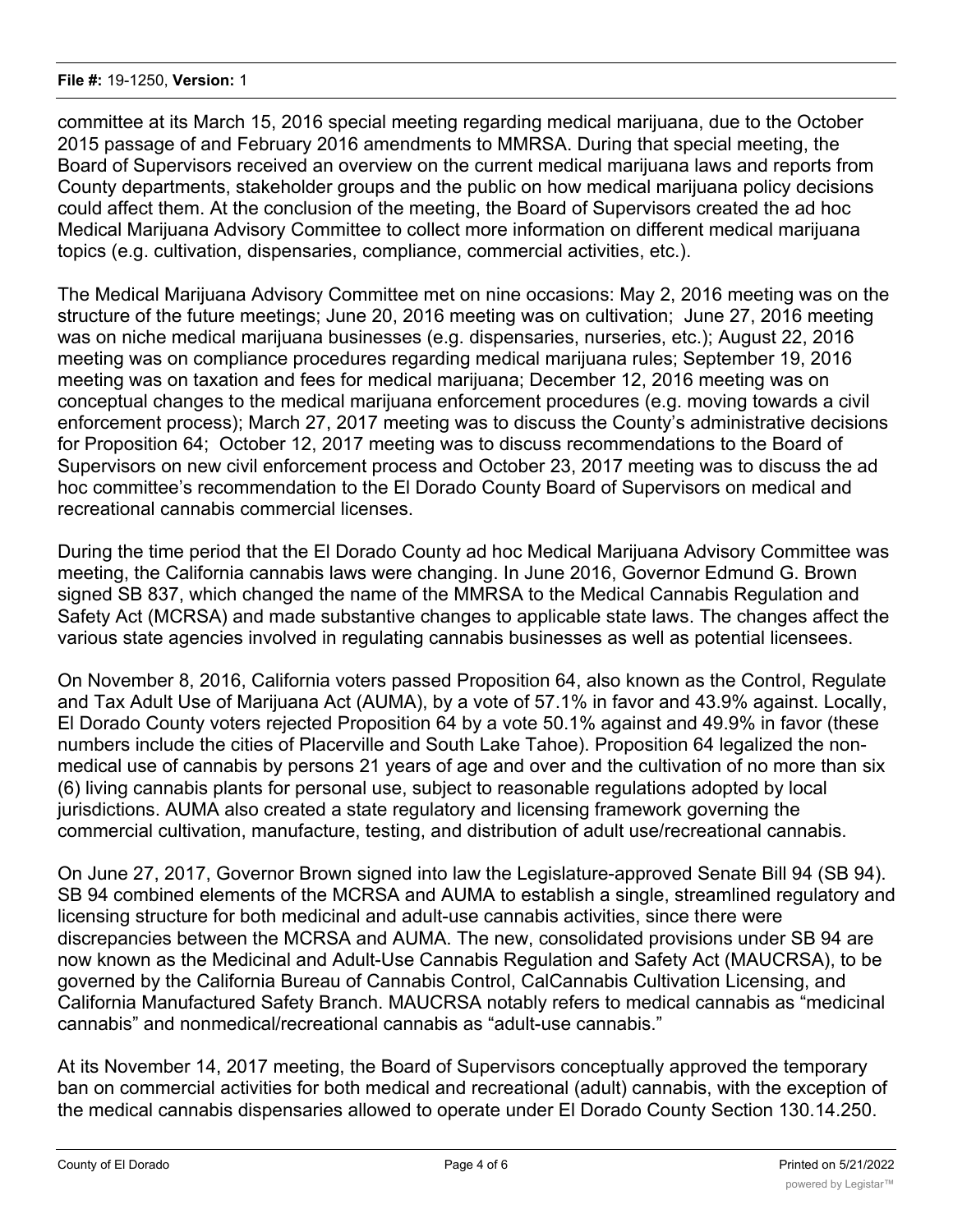At the Board of Supervisors December 12, 2017 meeting, the Board created the first ad hoc Cannabis Advisory Committee with a goal for the ad hoc committee to study and create ballot measures for different commercial cannabis activities tied to taxation for a local election. Behind this goal was to get a better understanding of what commercial cannabis activities the public would want to allow due to how broad Proposition 64 was. The committee met publicly on nine occasions: January 31, 2018 meeting was on the structure of the future meetings and the ad hoc committee goals; March 5, 2018 meeting was on commercial outdoor cultivation; March 12, 2018 meeting was on indoor and mixed light (greenhouse) cultivation; March 19, 2018 meeting was on dispensaries, deliveries, and distribution; April 23, 2018 meeting was on microbusiness, nurseries, and laboratory testing; April 30, 2018 meeting was on manufacturing; May 7, 2018 meeting was on tax rates and funding of a commercial cannabis program; May 14, 2018 meeting was on the effects of cannabis on communities and County departments; and June 19, 2018 meeting was on the proposed commercial cannabis ballot measures.

# **OTHER DEPARTMENT / AGENCY INVOLVEMENT**

Treasurer-Tax Collector; County Counsel; Sheriff's Office; Planning and Building; Environmental Management; Agriculture, Weights and Measures; and Air Quality Management District.

## **FINANCIAL IMPACT**

### Financial Impact for Today's Agenda Item

For the first year of the commercial cannabis program, a minimum amount of tax revenue is being estimated at \$200,000. It will take time for most businesses to get through the County and state permitting processes, so it will be some time before more tax revenue is obtained. The estimated \$200,000 in commercial cannabis tax funds for FY 2019-20 are projected to come from retail or delivery services.

#### Overall Financial Impact of the Program

It is the intent of the County to recoup all costs associated with the development, implementation, and management of the Commercial Cannabis Program.

There are two revenues that could come with the initiation of a commercial cannabis program. First are the commercial cannabis program fees. These fees would be charged to the individuals that are operating permitted commercial cannabis activities in El Dorado County. The fees that are charged would go toward operating the compliance program, which would make sure that the operators were following the El Dorado County rules. The fees can only be used on staff and expenses that relate to the El Dorado County commercial cannabis regulatory program.

Second is the general tax that will be charged. This general tax revenue could be given to programs that are affected by the proliferation of illegal cannabis activities and use. For example, funds could be used for Public Health education programs to educate El Dorado County youth against the use of recreational cannabis and law enforcement for the eradication of illegal commercial cannabis cultivation that endanger our communities and environment. The eradication of illegal commercial cannabis cultivation could be an expensive task. It is estimated in Stanislaus County that it would cost \$3.1 million annually to enforce an unregulated market in their county. This cost could be more in El Dorado County with its difficult topography.

The County requested HdL Companies to do a tax revenue projection for the commercial cannabis